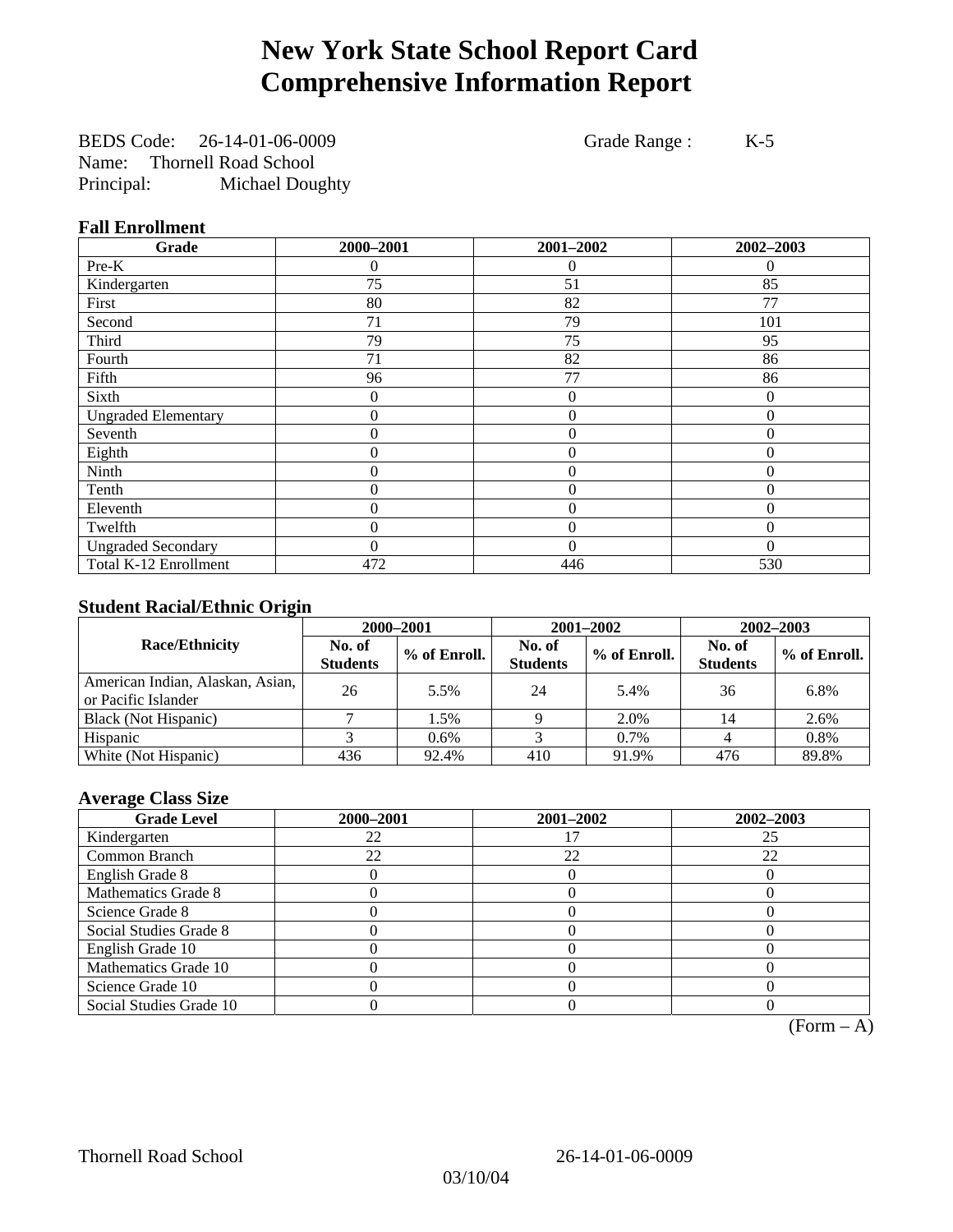### **District Need to Resource Capacity Category**

| <b>N/RC Category</b> | <b>Description</b>                                                                             |
|----------------------|------------------------------------------------------------------------------------------------|
|                      | This is a school district with low student needs in relation to district<br>resource capacity. |

### **Similar School Group and Description**

| <b>Similar School Group</b> | <b>Description</b>                                                    |
|-----------------------------|-----------------------------------------------------------------------|
|                             | All schools in this group are elementary level schools in school      |
| 16                          | districts with low student needs in relation to district resource     |
|                             | capacity. The schools in this group are in the lower range of student |
|                             | needs for elementary level schools in these districts.                |

All schools within the same N/RC category are divided into three similar school groups defined by the percentage of students in the school who are eligible for the free-lunch program and/or who are limited English proficient (also known as English language learners).

#### **Student Demographics Used To Determine Similar Schools Group**

|                                   | 2000-2001 |         | $2001 - 2002$ |         | $2002 - 2003$ |         |
|-----------------------------------|-----------|---------|---------------|---------|---------------|---------|
|                                   | Count     | Percent | Count         | Percent | Count         | Percent |
| <b>Limited English Proficient</b> |           | 0.9%    |               | $0.4\%$ |               | $0.6\%$ |
| Eligible for Free Lunch           |           | 0.5%    |               | 0.8%    |               | . . 1 % |

#### **Attendance and Suspension**

|                               | 1999–2000        |         | 2000-2001       |         | $2001 - 2002$   |         |
|-------------------------------|------------------|---------|-----------------|---------|-----------------|---------|
|                               | $%$ of<br>No. of |         | No. of          | $%$ of  | No. of          | $%$ of  |
|                               | <b>Students</b>  | Enroll. | <b>Students</b> | Enroll. | <b>Students</b> | Enroll. |
| <b>Annual Attendance Rate</b> |                  | 96.3%   |                 | 96.2%   |                 | 96.3%   |
| <b>Student Suspensions</b>    |                  | 0.0%    |                 | $0.0\%$ |                 | 0.0%    |

### **Student Socioeconomic and Stability Indicators (Percent of Enrollment)**

|                          | 2000-2001  | 2001–2002 | 2002-2003 |
|--------------------------|------------|-----------|-----------|
| <b>Reduced Lunch</b>     | 0.5%       | 0.5%      | 0.2%      |
| <b>Public Assistance</b> | $1 - 10\%$ | 1-10%     | $-10%$    |
| <b>Student Stability</b> | $00\%$     | 96%       | 91%       |

#### **Staff Counts**

| Staff                                 | 2002-2003 |
|---------------------------------------|-----------|
| <b>Total Teachers</b>                 | 32        |
| <b>Total Other Professional Staff</b> |           |
| <b>Total Paraprofessionals</b>        | NΑ        |
| Teaching Out of Certification*        |           |
| Teachers with Temporary Licenses      |           |

\*Teaching out of certification more than on an incidental basis. Teachers with temporary licenses are also counted as teaching out of certification.

 $(Form - B)$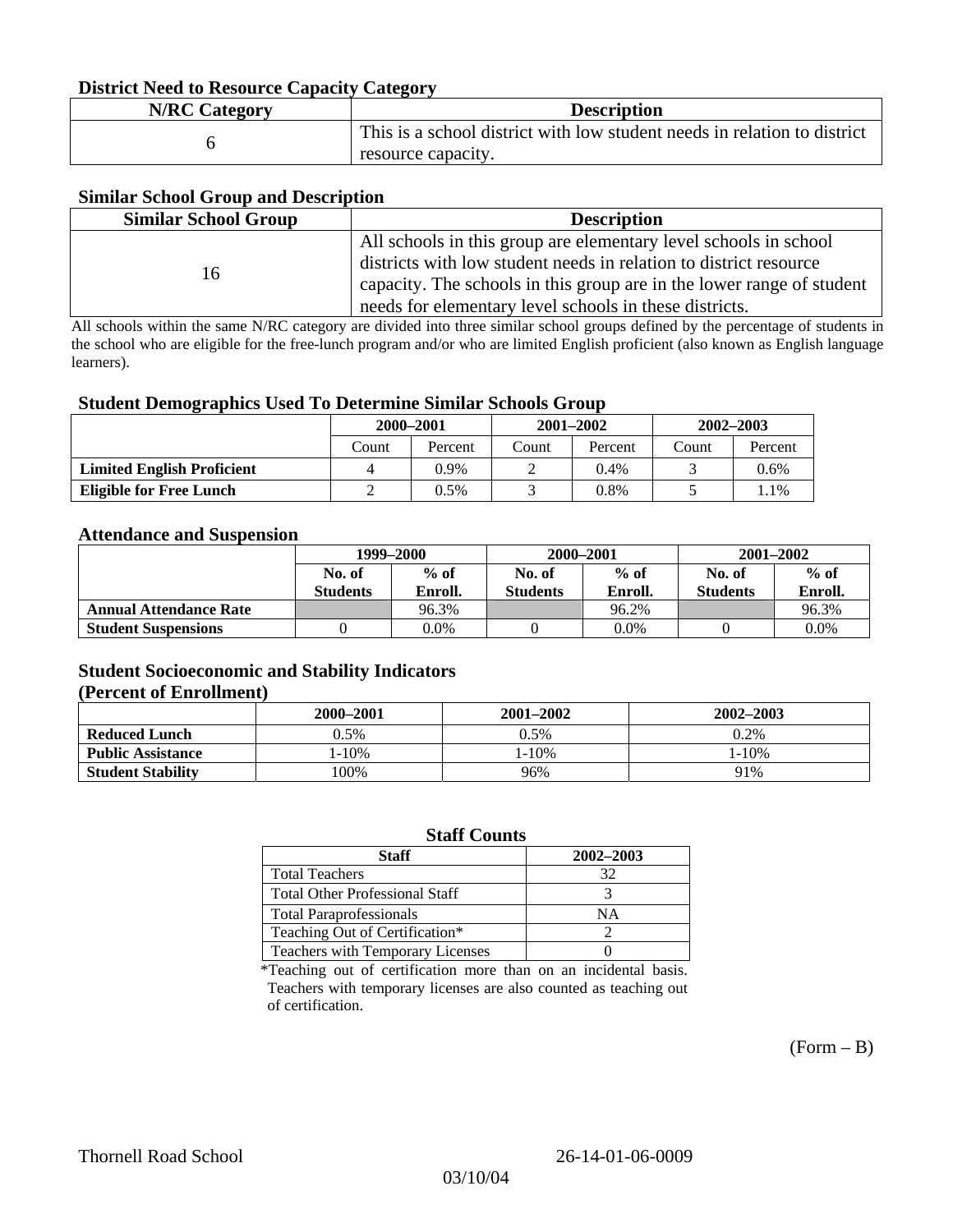# **Career Development and Occupational Studies (CDOS)**

### **Percentage of Students Documenting Self- and Career-Awareness Information and Career Exploration Activities, K–3**

| <b>Grades</b> | 2000-01 | $2001 - 02$ | $2002 - 03$ |
|---------------|---------|-------------|-------------|
| K-1           |         | $0\%$       | 0%          |
| $2 - 3$       |         | $0\%$       | $0\%$       |

### **Students Developing a Career Plan, 4–12**

| <b>Grades</b> |                                      | $2000 - 01$ | $2001 - 02$ | $2002 - 03$ |
|---------------|--------------------------------------|-------------|-------------|-------------|
|               | Number of General-Education Students |             | $\Omega$    | 0           |
| $4 - 5$       | Number of Students with Disabilities |             | 0           | 0           |
|               | Number of All Students               |             | $\Omega$    | $\theta$    |
|               | Percent of Enrollment                |             | $0\%$       | $0\%$       |
|               | Number of General-Education Students |             | $\Omega$    | 0           |
| $6 - 8$       | Number of Students with Disabilities |             | $\Omega$    | $\Omega$    |
|               | Number of All Students               |             | $\Omega$    | $\Omega$    |
|               | Percent of Enrollment                |             | $0\%$       | 0%          |
|               | Number of General-Education Students |             | 0           | 0           |
| $9 - 12$      | Number of Students with Disabilities |             | $\Omega$    | $\Omega$    |
|               | Number of All Students               |             | $\Omega$    | $\Omega$    |
|               | Percent of Enrollment                |             | 0%          | 0%          |

# **Second Language Proficiency Examinations**

### **General-Education Students**

| <b>Test</b> | 2000-2001         |           |                   | 2001-2002 | 2002-2003  |           |
|-------------|-------------------|-----------|-------------------|-----------|------------|-----------|
|             | <b>No. Tested</b> | % Passing | <b>No. Tested</b> | % Passing | No. Tested | % Passing |
| French      |                   | 0%        |                   | $0\%$     |            | 0%        |
| German      |                   | 0%        |                   | 0%        |            | 0%        |
| Italian     |                   | 0%        |                   | 0%        |            | 0%        |
| Latin       |                   | 0%        |                   | 0%        |            | 0%        |
| Spanish     |                   | 0%        |                   | 0%        |            | 0%        |

### **Students with Disabilities**

| <b>Test</b> | 2000-2001         |           |            | 2001-2002 | 2002-2003  |           |  |
|-------------|-------------------|-----------|------------|-----------|------------|-----------|--|
|             | <b>No. Tested</b> | % Passing | No. Tested | % Passing | No. Tested | % Passing |  |
| French      |                   | 0%        |            | 0%        |            | 0%        |  |
| German      |                   | 0%        |            | 0%        |            | 0%        |  |
| Italian     |                   | 0%        |            | 0%        |            | 0%        |  |
| Latin       |                   | 0%        |            | 0%        |            | 0%        |  |
| Spanish     |                   | 0%        |            | 0%        |            | 0%        |  |

(Form-D)